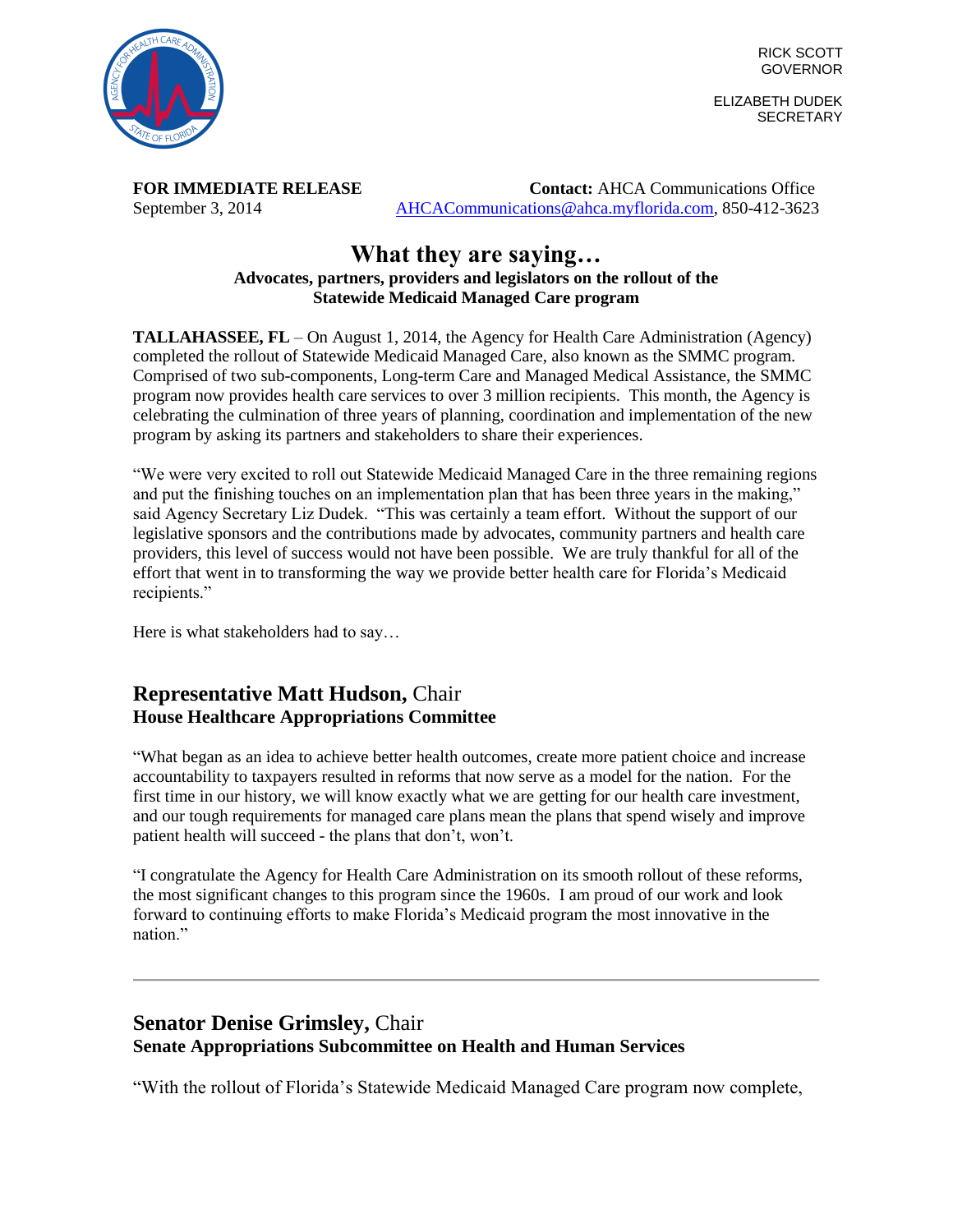Floridians across the state who depend on Medicaid for access to care now have an expanded catalog of services not previously available through fee-for-service Medicaid. These efficiencies and corresponding accountability measures will improve the access and quality of care available to patients, while holding plans and providers accountable to both Medicaid patients and to the taxpayers who fund this important program.

"I appreciate the efforts of Secretary Dudek and her staff who worked diligently to implement the Statewide Medicaid Managed Care program and look forward to continuing to work with the agency in the upcoming months as we help our constituents with this transition<sup>"</sup>

#### **Emmett Reed,** Executive Director **Florida Health Care Association**

"We want to commend the Agency for Health Care Administration for their efforts over the past year to implement two significant managed care programs for Floridians. We appreciate them allowing us to be a partner in the process to ensure a smooth transition and help providers maintain their focus on resident quality care.

"While there have been challenges along the way, AHCA has continued to keep us informed and welcomed our input on areas of concern, as well as the development of policies and procedures. As these managed care programs continue to evolve and change to best meet the needs of long term care residents and those who care for them, we look forward to working with the agency so that continued quality care remains the benchmark for success."

### **Bruce Rueben,** President **Florida Hospital Association**

"The Florida Hospital Association commends the Agency for Health Care Administration on its commitment to ensuring the successful implementation of the roll-out of Statewide Medicaid Managed Care. We look forward to the continued partnership to provide the highest quality care to our patients and communities."

## **Jesse Fry,** Advocacy Chairman **Florida HIV/AIDS Advocacy Network**

"Rolling out Medicaid managed care region by region worked well for the HIV/AIDS treatment advocacy community. That gave us time to prepare patients and case management for the changes.

"Avoiding disruptions in care and treatment is critical for people living with HIV and AIDS.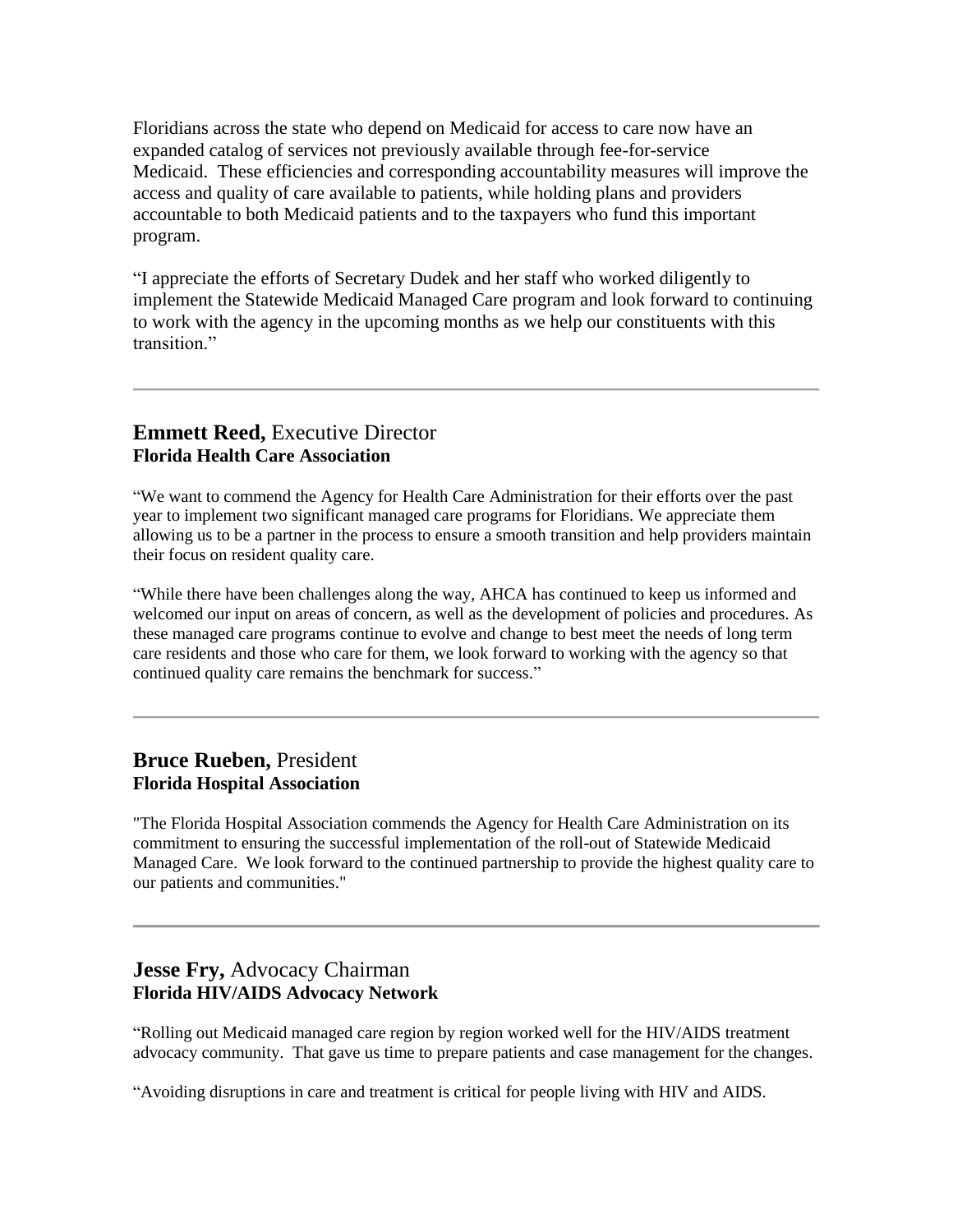Successful management of HIV is often the result of doctor-patient relationships built over years, even decades. Florida Medicaid has shown commitment to community of care. They know the value of the relationships these patients have established over the years with Medicaid providers and have made provisions that allow the majority of patients to continue to receive treatment from their current providers.

"As long as AHCA and CMS continue to write a waiver for managed care that acknowledges the importance of these relationships, that will be a good sign that the managed care model can deliver quality care for HIV/AIDS patients."

## **Shaddrick Haston,** CEO **Florida Assisted Living Association**

"The Florida Assisted Living Association recognizes the tremendous undertaking placed on the Agency for Health Care Administration to implement Statewide Medicaid Managed Care. Throughout the process, Secretary Dudek, Deputy Secretary Senior and Assistant Deputy Secretary Kidder have been tremendous in getting rollout information out to our members. We know that AHCA will have the same determination and resolve as they continue to operationally support Statewide Medicaid Managed Care moving forward."

## **Anne Swerlick,** Deputy Director of Advocacy **Florida Legal Services**

"AHCA staff should be applauded for making incredible efforts to reach out and listen to stakeholders during the preparation and roll-out of the waiver. We also appreciate the hard work of AHCA and federal officials to strengthen Medicaid consumer protections in the waiver. However, whenever there are big system changes like this one, Medicaid beneficiaries, particularly those with the greatest needs, face new challenges to accessing care. We are hopeful that the Agency will proactively identify these consumer barriers and address them in a timely and systemic way."

### **Joan Alker,** Executive Director **Georgetown University Center for Children and Families**

"On paper, I think this is one of the stronger agreements that we've seen with the federal government and I think that reflected the very high level of concern with Florida's Medicaid managed care."

[Source: Associated Press, July 2014](http://www.gainesville.com/article/20140702/WIRE/140709943)

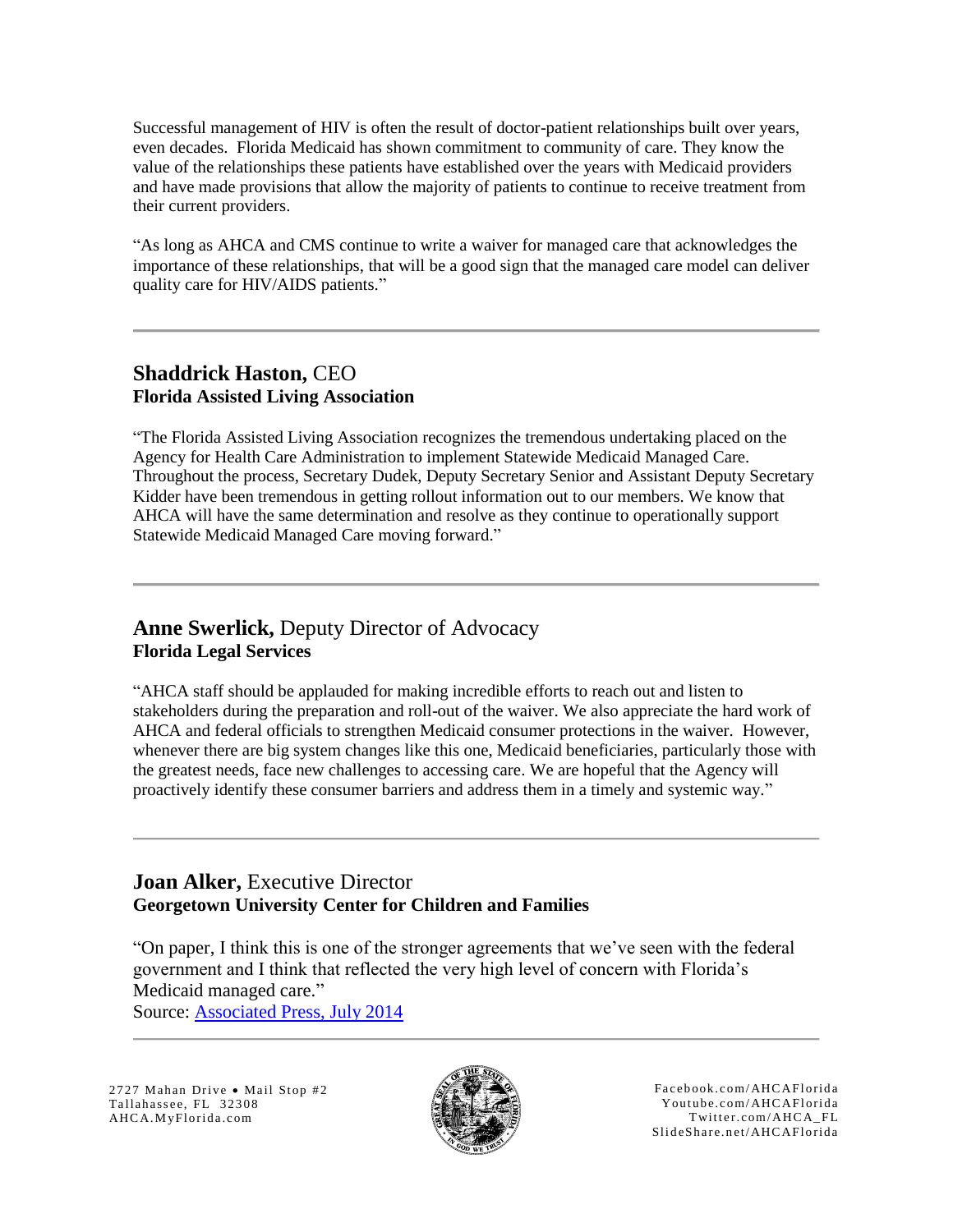## **Chris J. Butchart,** D.D.S. **Healthcare Provider**

"The roll out of the program has gone very well. The new program has had some benefits when compared to the traditional fee-for-service Medicaid program. This is especially true with regards to the access to care for specialists. Under the old system it was very difficult to find specialists for patients. The dental plans have made the access to these specialists especially oral surgeons very easy and often personally assist the patients in finding specialists.

"All of the insurance companies have worked hard in cooperation with me as a provider to make the transition as smooth as possible. All of the plans have shown their dedication by providing personal representatives that respond promptly to any concerns. I have been very impressed with their dedication to the success of the program."

## **Sean Schwinghammer,** Director of Legislative Affairs **The Caring Group**

"The thoughtfulness, professionalism, outreach and responsiveness of AHCA regarding the implementation of Medicaid Reform was outstanding and surpassed our expectations.

"I am very proud of AHCA and all the professionals there who worked tirelessly to implement Medicaid Reform. Providers know that we have been heard and that Patients will be better off as a result of AHCA's hard work."

#### **David Pollack,** President **Molina Healthcare of Florida, Inc.**

"Molina Healthcare of Florida has been pleased with the seamless rollout and implementation of Florida's SMMC program. As a result of our strong partnerships with the State, providers and community-based organizations, we have delivered on our commitment to provide Florida's Medicaid population with high-quality health care. We are pleased to be able to assist new enrollees in the MMA program with a high-touch, innovative care model, allowing access to care management and assistance in coordinating services in various government programs, including Long-term Care and Medicare."

# **Rosy Cozad,** President and CEO **Amerigroup Florida**

"The Statewide Medicaid Managed Care (SMMC) program has completed the managed care implementation for all 67 counties. Amerigroup Florida is happy to report that our Medicaid enrollees have experienced a smooth transition and the implementation is a huge success. Through